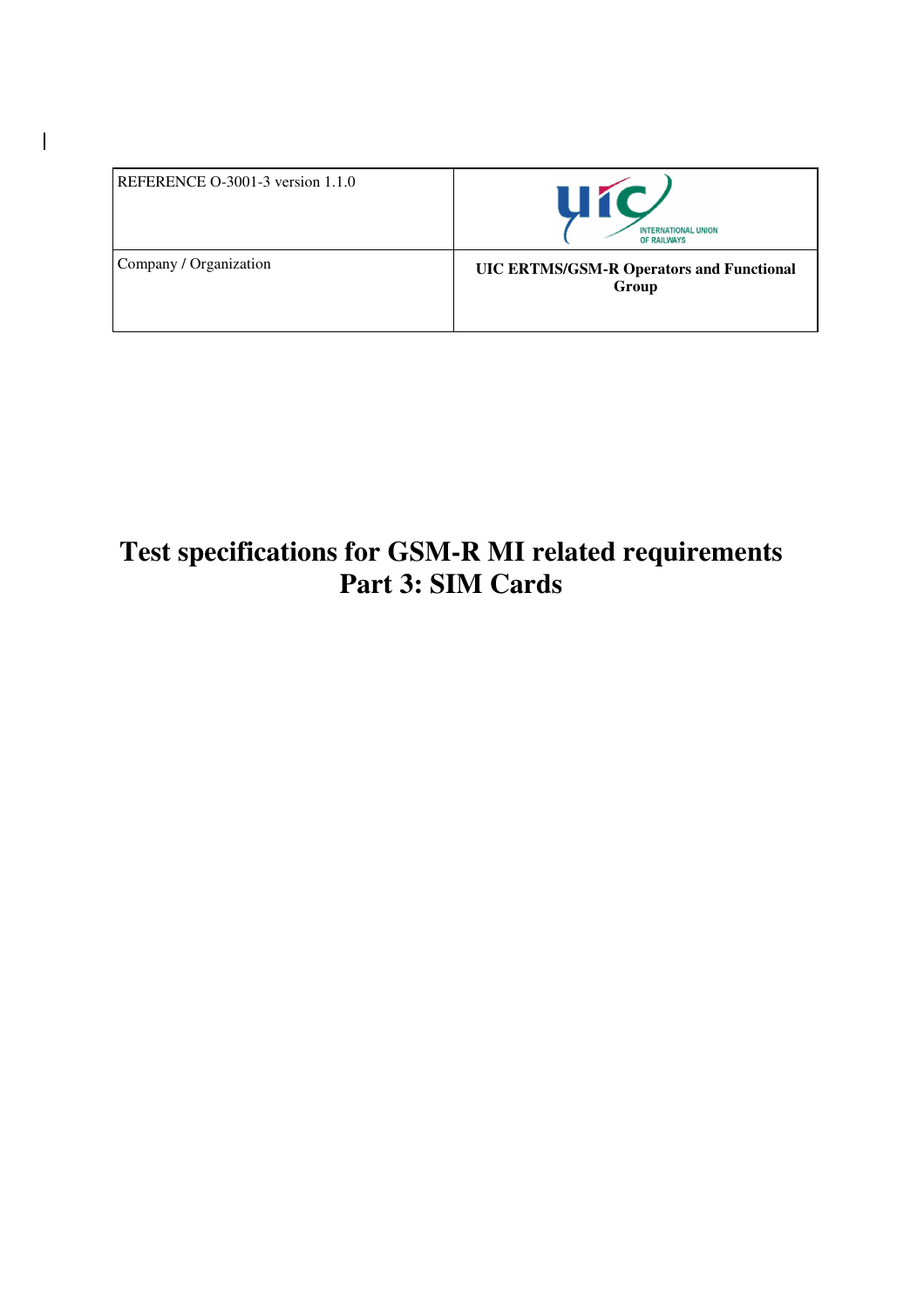ACCESS: ⊠ Public DRestricted DConfidential

#### **Document Data Sheet**

| Title of the document | Test specifications for GSM-R MI related requirements; Part 3: SIM<br>Cards      |
|-----------------------|----------------------------------------------------------------------------------|
| date                  | Reference, version number and REFERENCE O-3001-3 version 1.1.0; Date: 08.04.2021 |
| Number of pages       | 16                                                                               |
| Prepared by           | UIC –                                                                            |
| Approved by           | ERIG Chairman (Robert Sarfati)                                                   |

ISBN 978-2-7461-2592-6

#### **Warning**

No part of this publication may be copied, reproduced or distributed by any means whatsoever, including electronic, except for private and individual use, without the express permission of the International Union of Railways (UIC). The same applies for translation, adaptation or transformation, arrangement or reproduction by any method or procedure whatsoever. The sole exceptions - noting the author's name and the source -are "analyses and brief quotations justified by the critical, argumentative, educational, scientific or informative nature of the publication into which they are incorporated" (Articles L 122-4 and L122-5 of the French Intellectual Property Code).

International Union of Railways (UIC) - Paris, 2017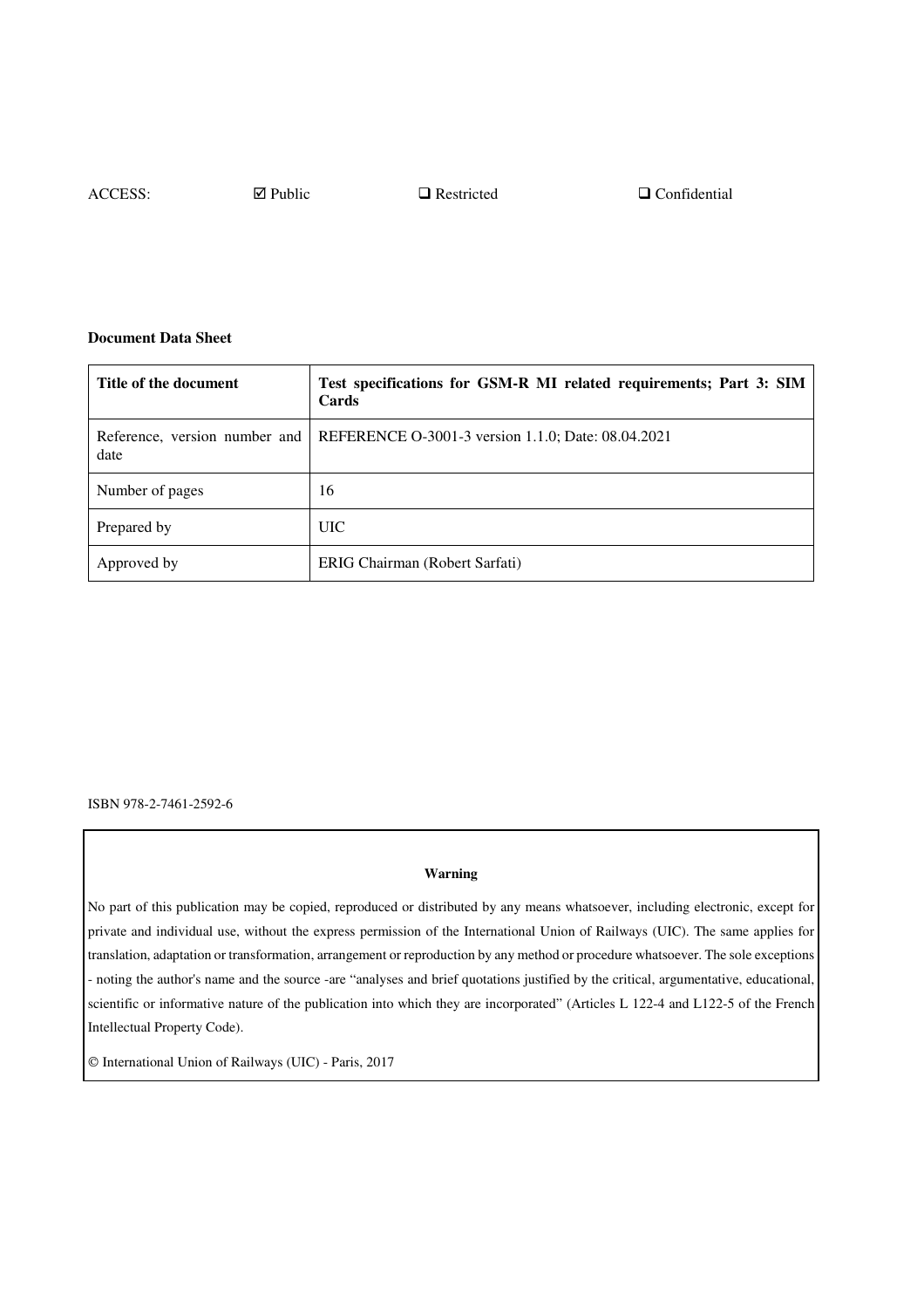# **Evolution Sheet**

| <b>Revision</b> | Date       | <b>Author</b> | Object of revision                           |
|-----------------|------------|---------------|----------------------------------------------|
| 0.0.1           | 14-06-2017 | UIC-OG        | Creation based on O-3001                     |
| 0.0.2           | 20-07-2017 | UIC-OG        | Update after UIC SIM-WG                      |
| 0.0.3           | 08-11-2017 | UIC-OG        | Update following review                      |
| 1.0.0           | 09-01-2018 | UIC-OG        | Approved version, published                  |
| 1.0.1           | 29-11-2018 | UIC-OFG       | First draft adding more details to test spec |
| 1.0.2           | 11-01-2019 | UIC-OFG       | Update                                       |
| 1.0.3           | 12-02-2019 | UIC-OFG       | EF <sub>LP</sub> removed for EDOR            |
| 1.0.4           | 27-03-2019 | UIC-OFG       | EF <sub>LP</sub> added for EDOR              |
| 1.0.5           | 23-01-2020 | UIC-OFG       | Editorial changes                            |
| 1.1.0           | 08.04.2021 | UIC-OFG       | Final version                                |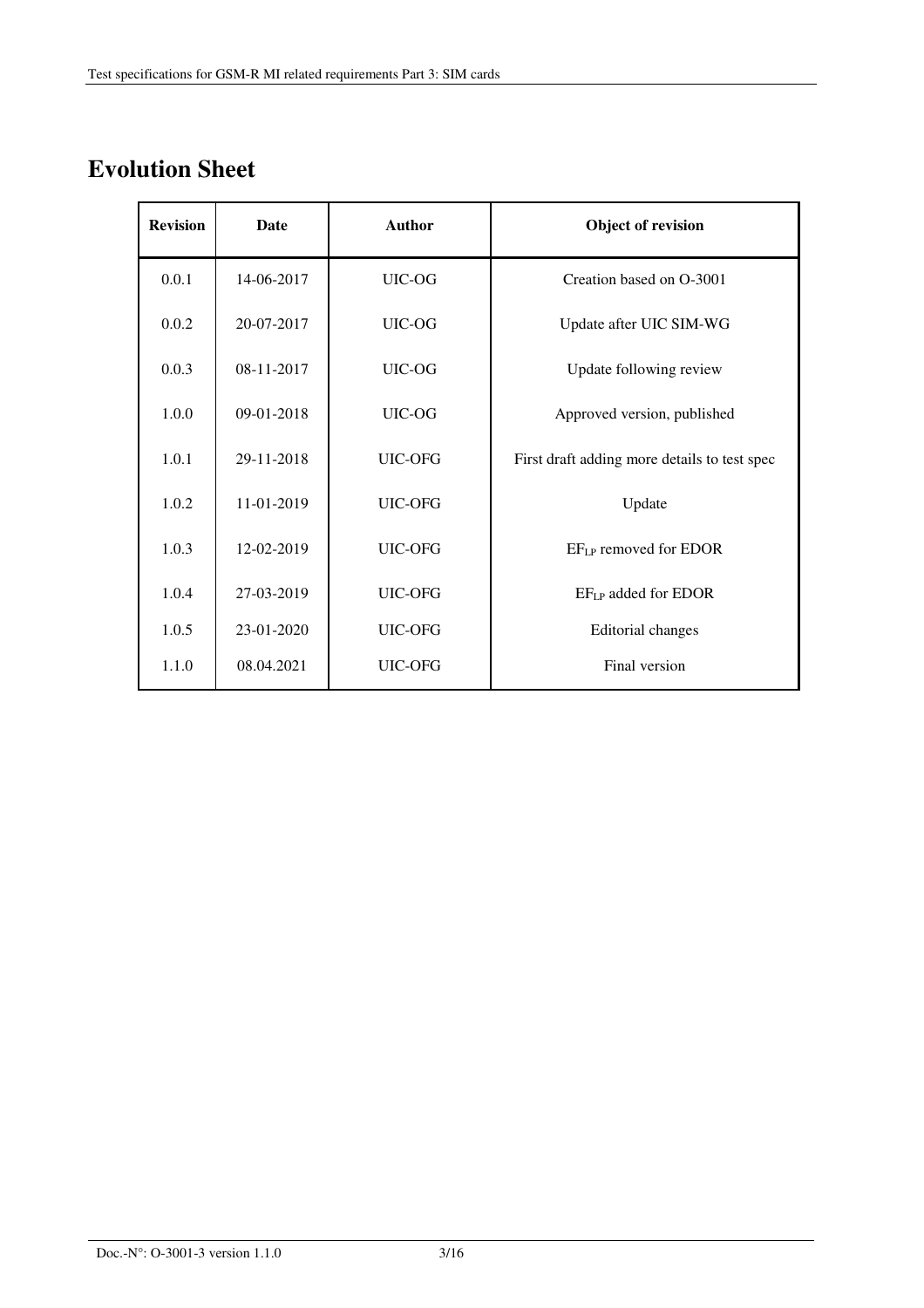# **Contents**

| $\mathbf{1}$   |  |  |
|----------------|--|--|
| 1.1            |  |  |
| 1.2            |  |  |
| 1.3            |  |  |
| $\overline{2}$ |  |  |
| 2.1            |  |  |
| 2.2            |  |  |
| 2.3            |  |  |
| 2.4            |  |  |
| 3              |  |  |
| 3.1            |  |  |
| 3.2            |  |  |
| 3.3            |  |  |
| 3.4            |  |  |
| $\overline{4}$ |  |  |
| 4.1            |  |  |
| 4.2            |  |  |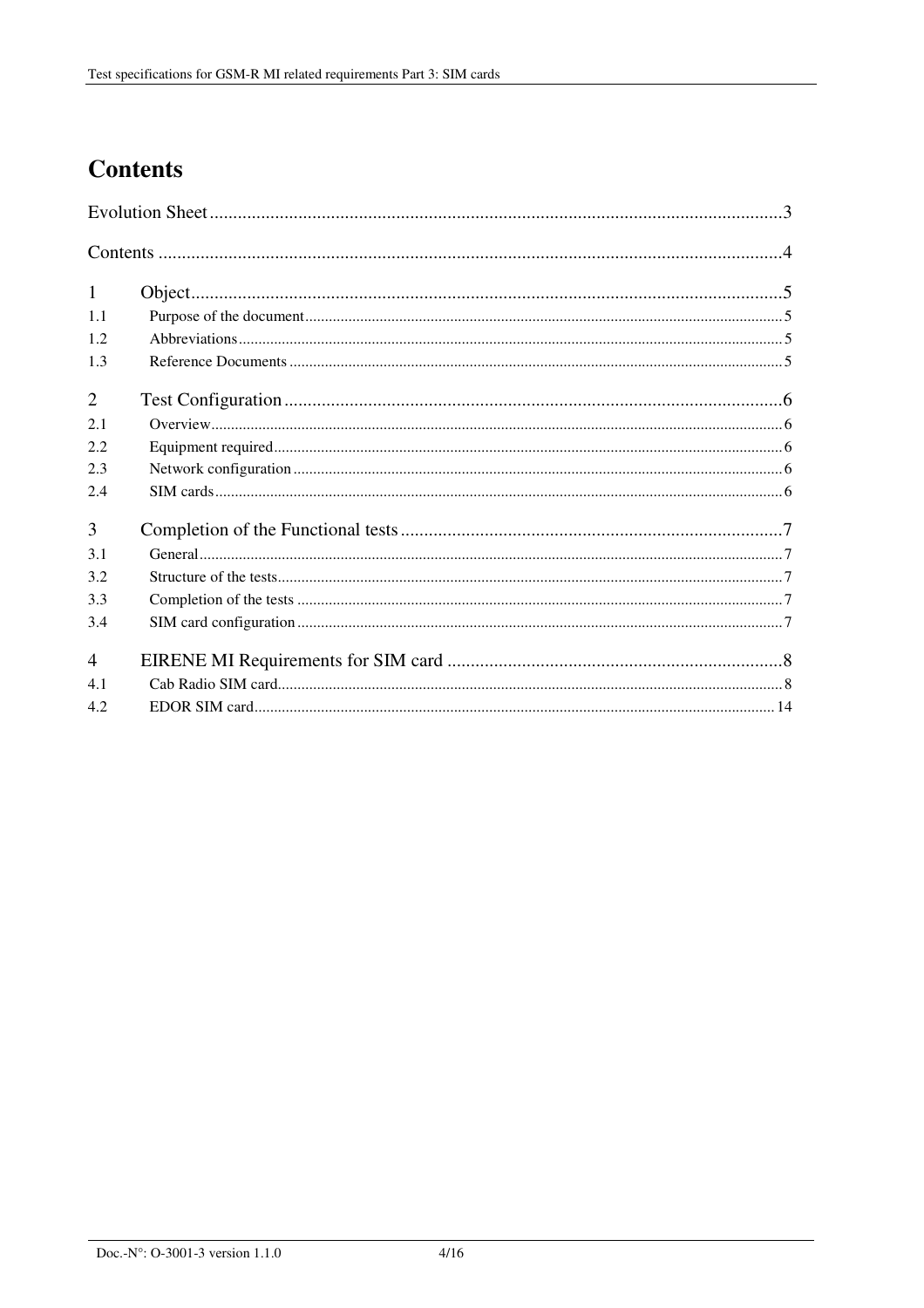## **1 Object**

#### **1.1 Purpose of the document**

This document contains the test cases that are necessary for the functional validation of a SIM card according to the EIRENE specifications FRS (see [1]) and SRS (see [2]). The test cases cover all the requirements that have been identified as mandatory for interoperability (MI) according to the EIRENE specification and which can be validated using functional tests. QoS and performance requirements for voice and non-safety related data communications are not in the scope of this document.

#### **1.2 Abbreviations**

| <b>EDOR</b>   | ETCS data only radio                               |
|---------------|----------------------------------------------------|
| <b>EIRENE</b> | European Integrated Railway Radio Enhanced Network |
| GSM-R         | GSM-Railway, GSM train radio system                |
| MI            | Mandatory for Interoperability                     |
| <b>SIM</b>    | Subscriber Identification Module                   |

#### **1.3 Reference Documents**

| $[1]$             | UIC, EIRENE Functional Requirements Specification<br>Doc.-N°: UIC CODE 950 v 0.0.2 version: 8.0.0 |
|-------------------|---------------------------------------------------------------------------------------------------|
| $\lceil 2 \rceil$ | UIC, EIRENE System Requirement Specification<br>Doc.-N°: UIC CODE 951 v 0.0.2 version: 16.0.0     |
| $\lceil 3 \rceil$ | UIC, FFFIS for GSM-R SIM Cards<br>Doc.-N°: P38 T 9001 version $5.0.0$                             |
| $\vert 4 \vert$   | Opinion on errors ERA/OPI/2020-2                                                                  |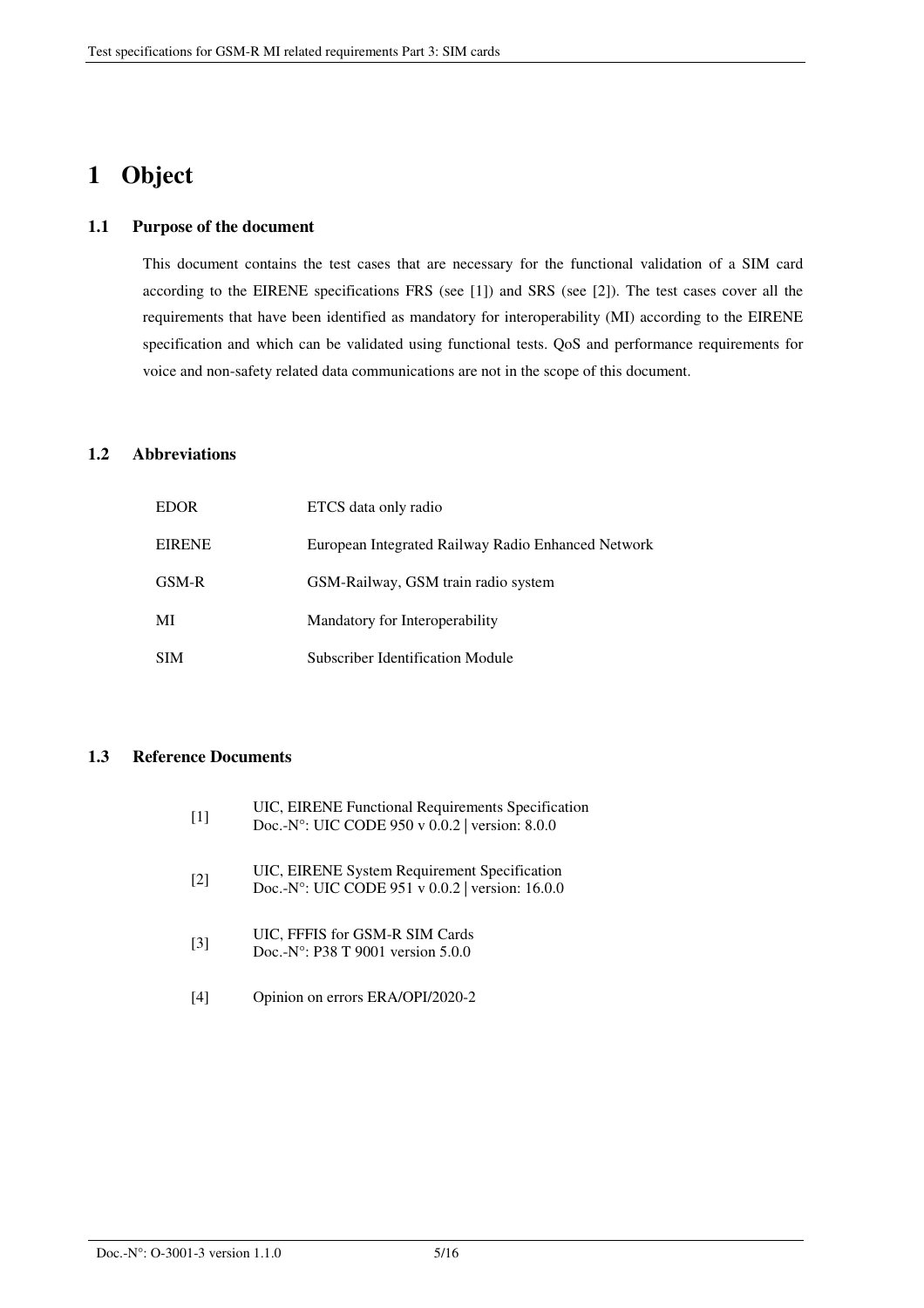## **2 Test Configuration**

#### **2.1 Overview**

Following components of the EIRENE GSM-R system are needed to execute the tests:

- Cab Radio SIM card
- EDOR SIM card

#### **2.2 Equipment required**

• Card reader for SIM cards including SIM card reading tool

#### **2.3 Network configuration**

None.

#### **2.4 SIM cards**

The SIM cards need to be compliant to [3] and will be provided by the network operator or test lab operator.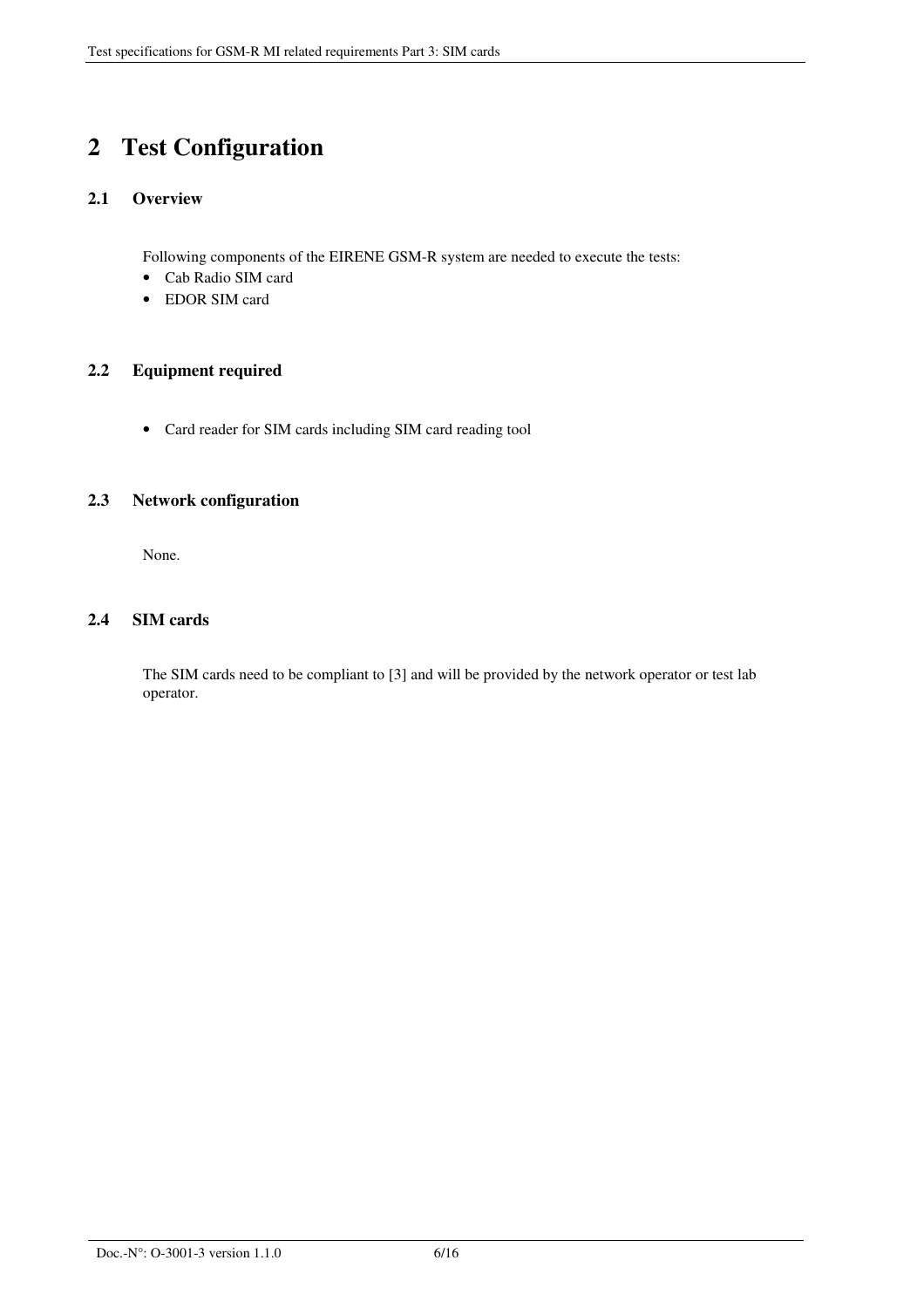## **3 Completion of the Functional tests**

#### **3.1 General**

The following chapters contain a detailed description of all functional tests provided for the SIM card.

#### **3.2 Structure of the tests**

The tests are structured as follows:

- test title
- purpose of the test
- precondition for the test
- reference to specific requirement(s)
- completion of the test in individual steps

#### **3.3 Completion of the tests**

The tests are carried out with the SIM card reader tool and the SIM card.

#### **3.4 SIM card configuration**

The SIM cards need to be compliant to [3].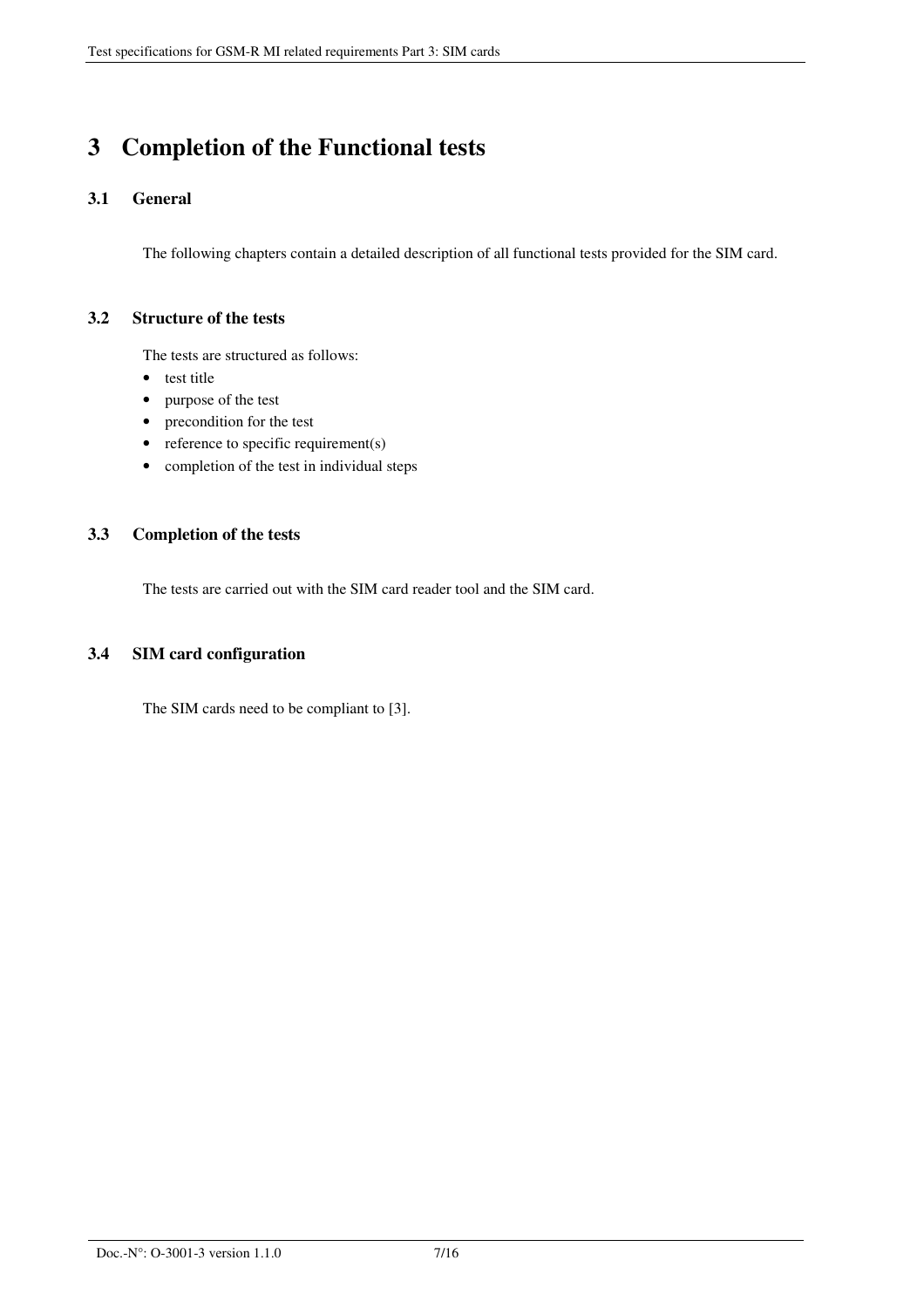# **4 EIRENE MI Requirements for SIM card**

### **4.1 Cab Radio SIM card**

| <b>Purpose:</b>      | This test is to show that the Cab radio SIM card is compliant to the clauses classified as MI in<br>$[3]$ . |
|----------------------|-------------------------------------------------------------------------------------------------------------|
| <b>Precondition:</b> | SIM card and SIM card reading facility available.                                                           |
| <b>References:</b>   |                                                                                                             |
| EIRENE SRS:          | \$4.1.5                                                                                                     |
| FFFIS for GSM-       |                                                                                                             |
| R SIM Cards          | Chapters $\S 5, \S 6, \S 7, \S 8$                                                                           |
| Note:                | The SIM examples in section 9.1 of [3] may be helpful during the test process.                              |

#### **Test Procedure:**

| Insert the SIM card into the card reader unit<br>SIM card is readable by the SIM reader facility.<br>A1<br>of the SIM reading facility. | <b>Step</b> | <b>Procedure</b> | <b>Result / Effect</b> |
|-----------------------------------------------------------------------------------------------------------------------------------------|-------------|------------------|------------------------|
|                                                                                                                                         |             |                  |                        |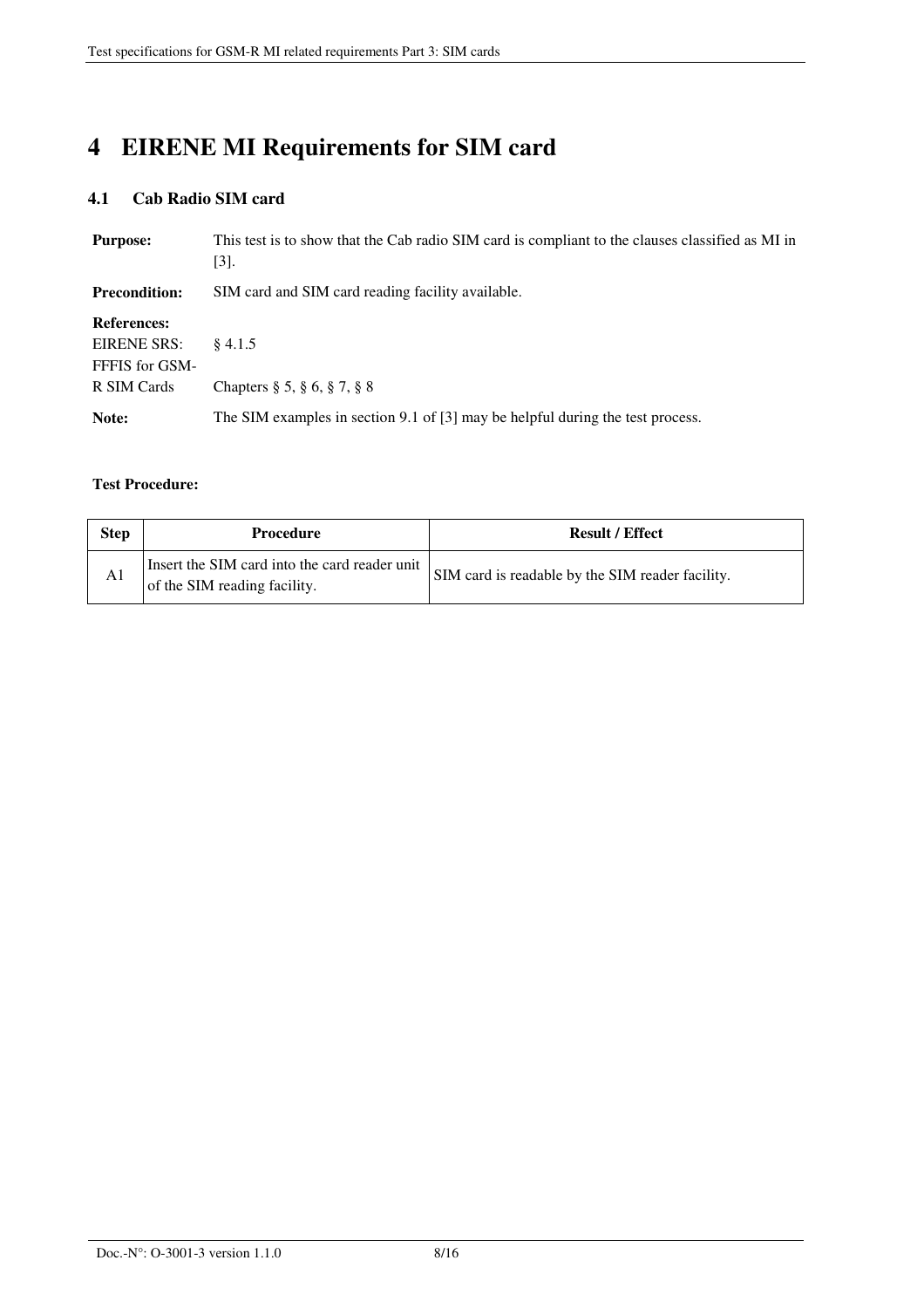| <b>Step</b>    | <b>Procedure</b>                                                                                                | <b>Result / Effect</b>                                                                                     |
|----------------|-----------------------------------------------------------------------------------------------------------------|------------------------------------------------------------------------------------------------------------|
| B1             | Check according to section 5.1.3 of [3] the<br>presence and the structure of the Elementary<br>File (EF) ICCID. | The presence and the structure comply to [3]. The content<br>of the Elementary File is operator dependent. |
| B2             | Check according to section 5.1.3 of [3] the<br>presence and the structure of the Elementary<br>File (EF) LP.    | The presence and the structure comply to [3]. The content<br>of the Elementary File is operator dependent. |
| B <sub>3</sub> | Check according to section 5.1.3 of [3] the<br>presence and the structure of the Elementary<br>File (EF) IMSI.  | The presence and the structure comply to [3]. The content<br>of the Elementary File is operator dependent. |
| B <sub>4</sub> | Check according to section 5.1.3 of [3] the<br>presence and the structure of the Elementary<br>File (EF) KC.    | The presence and the structure comply to [3]. The content<br>of the Elementary File is operator dependent. |
| B <sub>5</sub> | Check according to section 5.1.3 of [3] the<br>presence and the structure of the Elementary<br>File (EF) HPLMN. | The presence and the structure comply to [3]. The content<br>of the Elementary File is operator dependent. |
| <b>B6</b>      | Check according to section 5.1.3 of [3] the<br>presence and the structure of the Elementary<br>File (EF) SST.   | The presence and the structure comply to [3].                                                              |
| B7             | Check according to section 5.2.1 of [3] the<br>content of the Elementary File (EF) SST.                         | The content comply to [3]. The content of the Elementary<br>File is partly operator dependent.             |
| B8             | Check according to section 5.1.3 of [3] the<br>presence and the structure of the Elementary<br>File (EF) BCCH.  | The presence and the structure comply to [3]. The content<br>of the Elementary File is operator dependent. |
| <b>B9</b>      | Check according to section 5.1.3 of [3] the<br>presence and the structure of the Elementary<br>File (EF) ACC.   | The presence and the structure comply to [3]. The content<br>of the Elementary File is operator dependent. |
| <b>B10</b>     | Check according to section 5.3.1 of [3] the<br>content of the Elementary File (EF) ACC.                         | The content comply to [3].                                                                                 |
| <b>B11</b>     | Check according to section 5.1.3 of [3] the<br>presence and the structure of the Elementary<br>File (EF) FPLMN. | The presence and the structure comply to [3]. The content<br>of the Elementary File is operator dependent. |
| <b>B12</b>     | Check according to section 5.1.3 of [3] the<br>presence and the structure of the Elementary<br>File (EF) LOCI.  | The presence and the structure comply to [3]. The content<br>of the Elementary File is operator dependent. |
| <b>B13</b>     | Check according to section 5.1.3 of [3] the<br>presence and the structure of the Elementary<br>File (EF) AD.    | The presence and the structure comply to [3]. The content<br>of the Elementary File is operator dependent. |
| <b>B14</b>     | Check according to section 5.1.3 of [3] the<br>presence and the structure of the Elementary<br>File (EF) PHASE. | The presence and the structure comply to [3]. The content<br>of the Elementary File is operator dependent. |

### **Case 1: Test steps related to chapter 5 Common Mandatory GSM Files of [3]**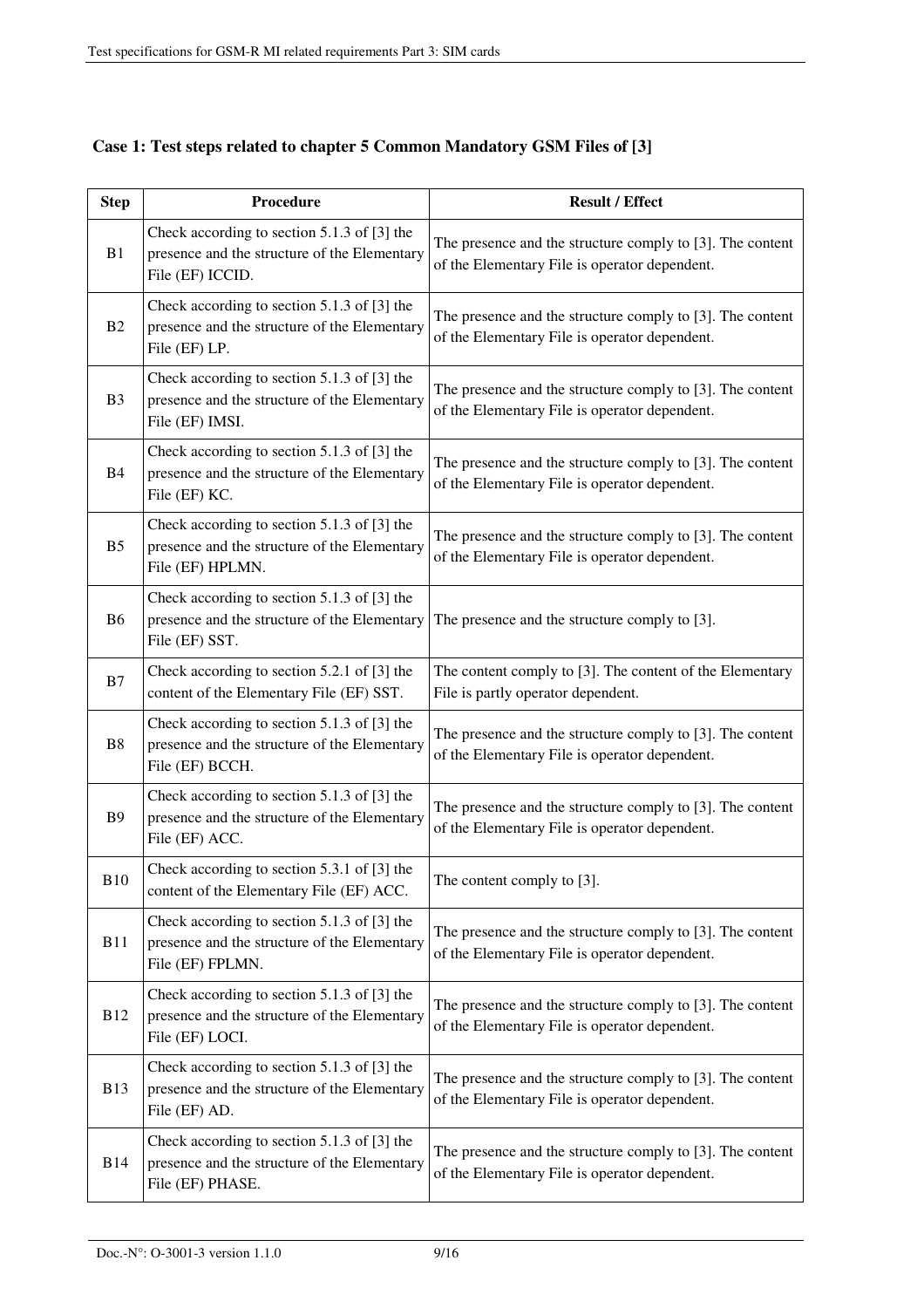| <b>Step</b>    | Procedure                                                                                                                                 | <b>Result / Effect</b>                                     |
|----------------|-------------------------------------------------------------------------------------------------------------------------------------------|------------------------------------------------------------|
| C1             | Check according to section 6.1.4 and 6.3 of<br>[3] the presence, the structure and the<br>content of the Elementary File (EF) CBMI.       | The presence, the structure and the content comply to [3]. |
| C <sub>2</sub> | Check according to section 6.1.4 and 6.4 of<br>[3] the presence, the structure and the<br>content of the Elementary File (EF) VGCS.       | The presence, the structure and the content comply to [3]. |
| C <sub>3</sub> | Check according to section 6.1.4 and 6.4 of<br>[3] the presence, the structure and the<br>content of the Elementary File (EF)<br>VGCSS.   | The presence, the structure and the content comply to [3]. |
| C <sub>4</sub> | Check according to section 6.1.4 and 6.5 of<br>[3] the presence, the structure and the<br>content of the Elementary File (EF) VBS.        | The presence, the structure and the content comply to [3]. |
| C <sub>5</sub> | Check according to section 6.1.4 and 6.6 of<br>[3] the presence, the structure and the<br>content of the Elementary File (EF) eMLPP.      | The presence, the structure and the content comply to [3]. |
| C6             | Check according to section 6.1.4 and 6.7 of<br>[3] the presence, the structure and the<br>content of the Elementary File (EF) AAeM.       | The presence, the structure and the content comply to [3]. |
| C7             | Check according to section 6.1.4 and 6.8 of<br>[3] the presence, the structure and the<br>content of the Elementary File (EF) ADN.        | The presence, the structure and the content comply to [3]. |
| C8             | Check according to section 6.1.4 and 6.9 of<br>[3] the presence, the structure and the<br>content of the Elementary File (EF) SMS.        | The presence, the structure and the content comply to [3]. |
| C9             | Check according to section 6.1.4 and 6.9 of<br>[3] the presence, the structure and the<br>content of the Elementary File (EF) SMSS.       | The presence, the structure and the content comply to [3]. |
| C10            | Check according to section 6.1.4 and 6.9 of<br>[3] the presence, the structure and the<br>content of the Elementary File (EF) SMSP.       | The presence, the structure and the content comply to [3]. |
| C11            | Check according to section 6.1.4 and 6.10<br>of [3] the presence, the structure and the<br>content of the Elementary File (EF)<br>MSISDN. | The presence, the structure and the content comply to [3]. |
| C12            | Check according to section 6.1.4 and 6.12<br>of [3] the presence, the structure and the<br>content of the Elementary File (EF) SDN.       | The presence, the structure and the content comply to [3]. |

## **Case 2: Test steps related to chapter 6 Optional GSM Files Mandated for GSM-R of [3]**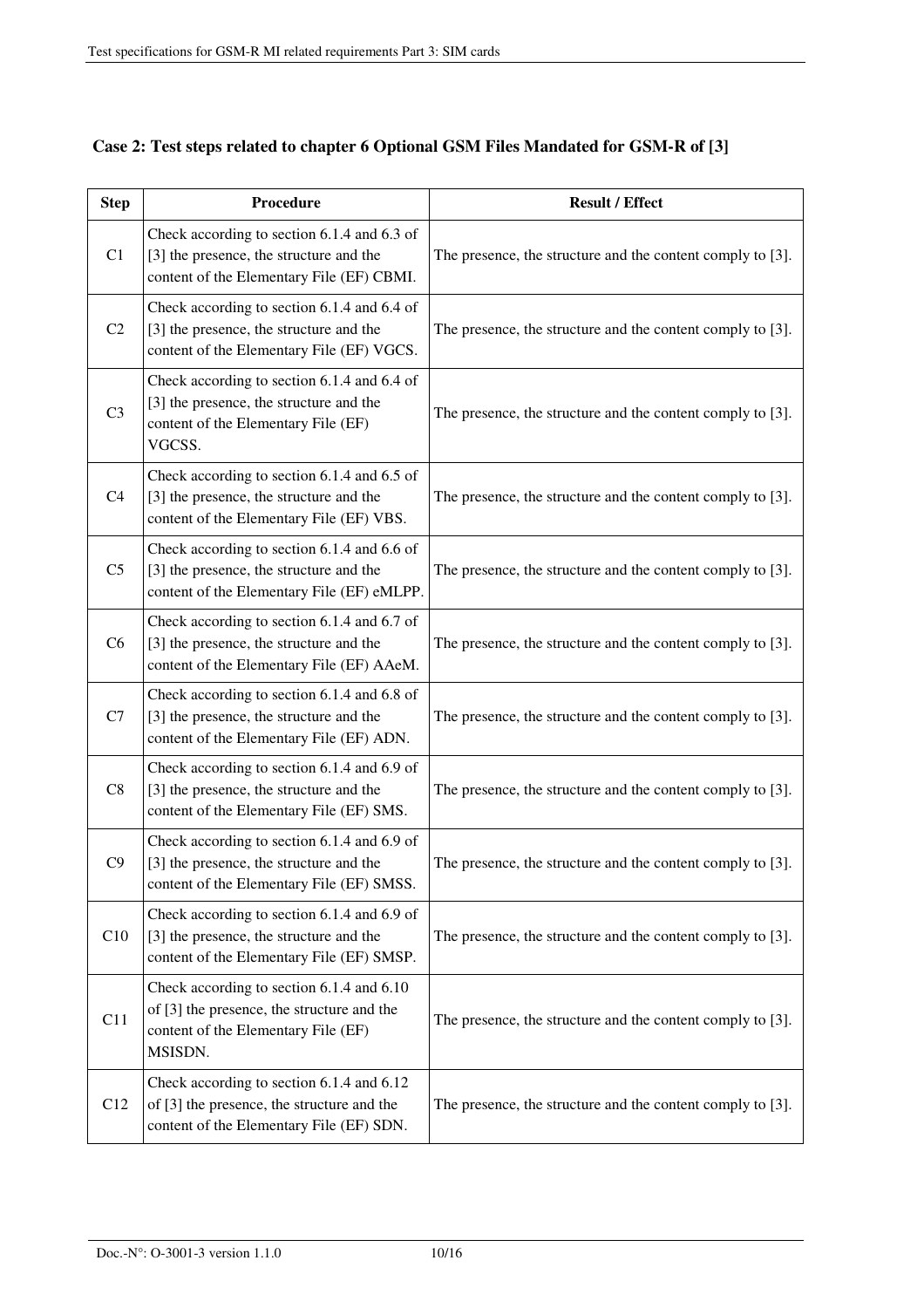| <b>Step</b>    | Procedure                                                                                                                                        | <b>Result / Effect</b>                                     |
|----------------|--------------------------------------------------------------------------------------------------------------------------------------------------|------------------------------------------------------------|
| D1             | Check according to section 7.1.2 and 7.1.3<br>of [3] the location of all EIRENE<br>Elementary Files on the SIM card.                             | The location comply to [3].                                |
| D2             | Check according to section 7.1.5 of [3] the<br>identifier of the Dedicated File.                                                                 | The identifier comply to [3].                              |
| D <sub>3</sub> | Check according to section 7.1.8 and 7.2 of<br>[3] the presence, the structure and the<br>content of the Elementary File (EF) FN.                | The presence, the structure and the content comply to [3]. |
| D <sub>4</sub> | Check according to section 7.1.8, 7.3 and<br>7.4 of [3] the presence, the structure and the<br>content of the Elementary File (EF)<br>CallConfC. | The presence, the structure and the content comply to [3]. |
| D <sub>5</sub> | Check according to section 7.1.8, 7.3 and<br>7.5 of [3] the presence, the structure and the<br>content of the Elementary File (EF)<br>CallConfI. | The presence, the structure and the content comply to [3]. |
| D <sub>6</sub> | Check according to section 7.1.8 and 7.6 of<br>[3] the presence, the structure and the<br>content of the Elementary File (EF)<br>Shunting.       | The presence, the structure and the content comply to [3]. |
| D7             | Check according to section 7.1.8 and 7.7 of<br>[3] the presence, the structure and the<br>content of the Elementary File (EF)<br>GsmrPLMN.       | The presence, the structure and the content comply to [3]. |
| D <sub>8</sub> | Check according to section 7.1.8 and 7.8 of<br>[3] the presence, the structure and the<br>content of the Elementary File (EF) IC.                | The presence, the structure and the content comply to [3]. |
| D <sub>9</sub> | Check according to section 7.1.8 and 7.9 of<br>[3] the presence, the structure and the<br>content of the Elementary File (EF) NW.                | The presence, the structure and the content comply to [3]. |

## **Case 3: Test steps related to chapter 7 EIRENE Files of [3]**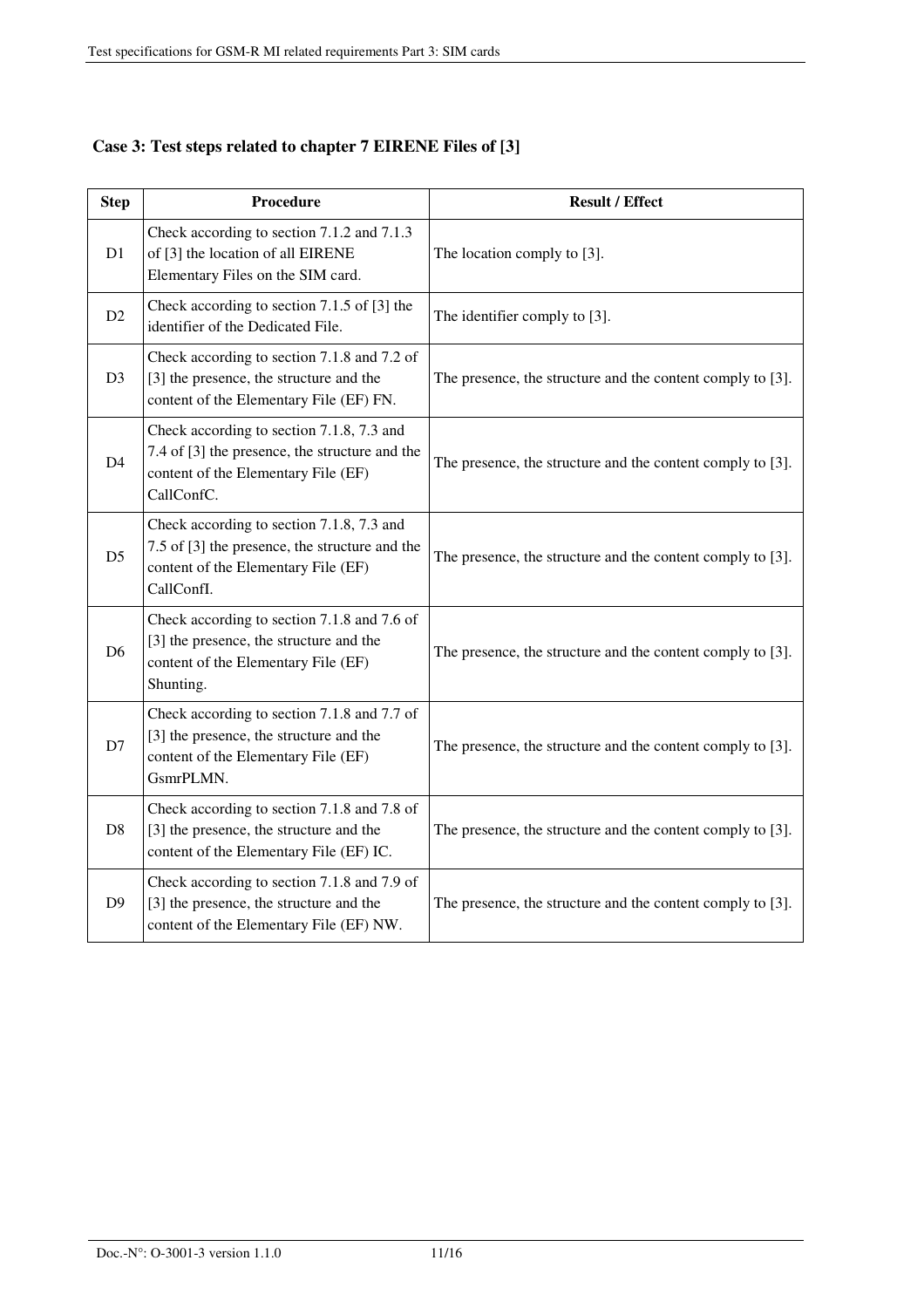| <b>Step</b>    | Procedure                                                                                                                                          | <b>Result / Effect</b>                                     |
|----------------|----------------------------------------------------------------------------------------------------------------------------------------------------|------------------------------------------------------------|
| E1             | Check according to section 8.1.4 and 8.1.5<br>of [3] the location of all EIRENE<br>Elementary Files on the SIM card.                               | The location comply to [3].                                |
| E2             | Check according to section 8.1.6 of [3] the<br>identifier of the Dedicated File.                                                                   | The identifier comply to [3].                              |
| E <sub>3</sub> | Check according to section 8.1.8, 8.4 and<br>8.9 of [3] the presence, the structure and the<br>content of the Elementary File (EF) CT.             | The presence, the structure and the content comply to [3]. |
| E4             | Check according to section 8.1.8, 8.4 and<br>8.10 of [3] the presence, the structure and<br>the content of the Elementary File (EF) SC.            | The presence, the structure and the content comply to [3]. |
| E <sub>5</sub> | Check according to section 8.1.8, 8.6 and<br>8.11 of [3] the presence, the structure and<br>the content of the Elementary File (EF)<br>5to8digits. | The presence, the structure and the content comply to [3]. |
| E6             | Check according to section 8.1.8, 8.6 and<br>8.12 of [3] the presence, the structure and<br>the content of the Elementary File (EF)<br>2digits.    | The presence, the structure and the content comply to [3]. |
| E7             | Check according to section 8.1.8, 8.6 and<br>8.13 of [3] the presence, the structure and<br>the content of the Elementary File (EF)<br>8digits.    | The presence, the structure and the content comply to [3]. |
| E8             | Check according to section 8.1.8, 8.6 and<br>8.14 of [3] the presence, the structure and<br>the content of the Elementary File (EF)<br>9digits.    | The presence, the structure and the content comply to [3]. |
| E <sub>9</sub> | Check according to section 8.1.8, 8.6 and<br>8.15 of [3] the presence, the structure and<br>the content of the Elementary File (EF)<br>SSSSS.      | The presence, the structure and the content comply to [3]. |
| E10            | Check according to section 8.1.8, 8.6 and<br>8.16 of [3] the presence, the structure and<br>the content of the Elementary File (EF)<br>LLLLL.      | The presence, the structure and the content comply to [3]. |
| E11            | Check according to section 8.1.8, 8.6 and<br>8.17 of [3] the presence, the structure and<br>the content of the Elementary File (EF)<br>Location.   | The presence, the structure and the content comply to [3]. |

## **Case 4: Test steps related to chapter 8 EIRENE Files Supporting Numbering plan of [3]**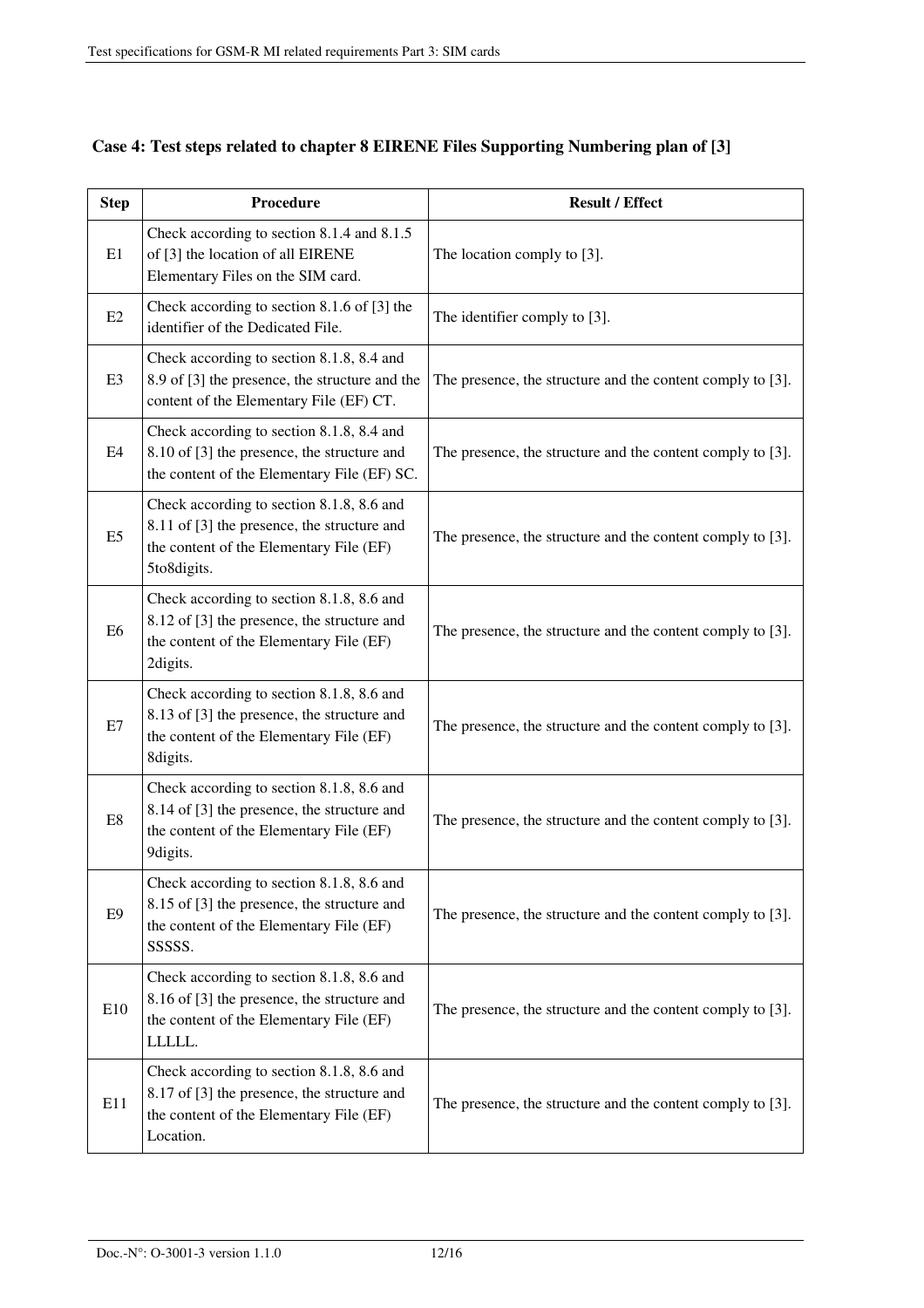| E12 | Check according to section 8.1.8, 8.6 and<br>8.18 of [3] the presence, the structure and<br>the content of the Elementary File (EF)<br>FreeNumber. | The presence, the structure and the content comply to [3]. |
|-----|----------------------------------------------------------------------------------------------------------------------------------------------------|------------------------------------------------------------|
| E13 | Check according to section 8.1.8, 8.5 and<br>8.19 of [3] the presence, the structure and<br>the content of the Elementary File (EF) FC.            | The presence, the structure and the content comply to [3]. |
| E14 | Check according to section 8.1.8, 8.5 and<br>8.20 of [3] the presence, the structure and<br>the content of the Elementary File (EF)<br>Service.    | The presence, the structure and the content comply to [3]. |
| E15 | Check according to section 8.1.8, 8.5 and<br>8.21 of [3] the presence, the structure and<br>the content of the Elementary File (EF)<br>Call.       | The presence, the structure and the content comply to [3]. |
| E16 | Check according to section 8.1.8, 8.5 and<br>8.22 of [3] the presence, the structure and<br>the content of the Elementary File (EF)<br>FctTeam.    | The presence, the structure and the content comply to [3]. |
| E17 | Check according to section 8.1.8, 8.5 and<br>8.23 of [3] the presence, the structure and<br>the content of the Elementary File (EF)<br>Controller. | The presence, the structure and the content comply to [3]. |
| E18 | Check according to section 8.1.8, 8.5 and<br>8.24 of [3] the presence, the structure and<br>the content of the Elementary File (EF)<br>Gateway.    | The presence, the structure and the content comply to [3]. |
| E19 | Check according to section 8.25 of [3] the<br>presence, the structure and the content of<br>the Elementary File (EF) IC.                           | The presence, the structure and the content comply to [3]. |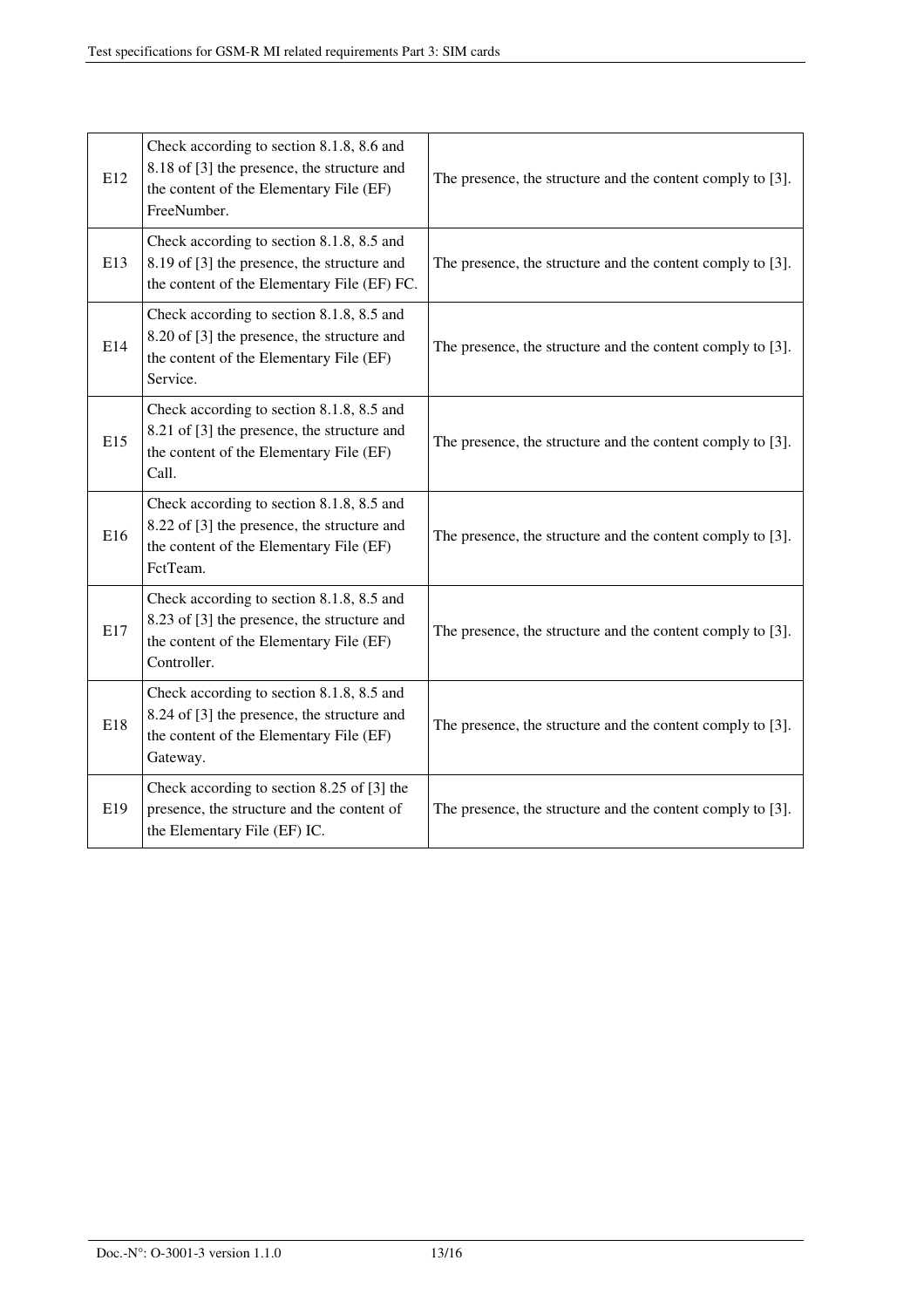#### **4.2 EDOR SIM card**

| <b>Purpose:</b>      | This test is to show that the EDOR SIM card is compliant to the clauses classified as MI<br>in $[3]$ . |
|----------------------|--------------------------------------------------------------------------------------------------------|
| <b>Precondition:</b> | SIM card and SIM card reading facility available.                                                      |
| <b>References:</b>   |                                                                                                        |
| EIRENE SRS:          | \$4.1.5                                                                                                |
| FFFIS for GSM-R      |                                                                                                        |
| <b>SIM Cards</b>     | Chapters $\S 5, \S 6, \S 7$                                                                            |
| Note:                | The SIM examples in section 9.1 of $[3]$ may be helpful during the test process.                       |

#### **Test Procedure:**

٦

| <b>Step</b> | <b>Procedure</b>                                                              | <b>Result / Effect</b>                          |
|-------------|-------------------------------------------------------------------------------|-------------------------------------------------|
| A1          | Insert the SIM card into the card reader unit of<br>the SIM reading facility. | SIM card is readable by the SIM reader facility |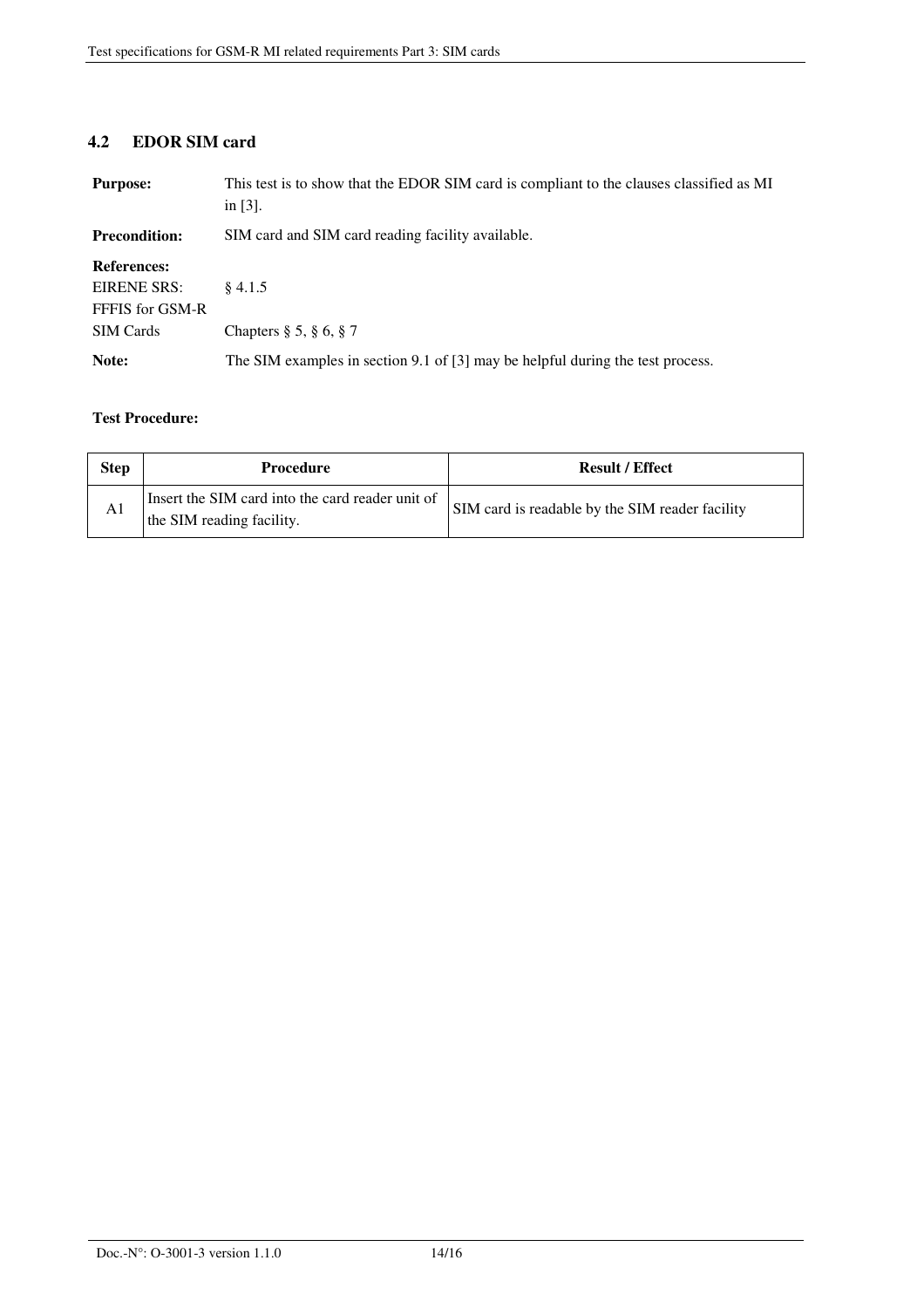| <b>Step</b>    | <b>Procedure</b>                                                                                                  | <b>Result / Effect</b>                                                                                     |
|----------------|-------------------------------------------------------------------------------------------------------------------|------------------------------------------------------------------------------------------------------------|
| B1             | Check according to section 5.1.3 of [3] the<br>presence and the structure of the Elementary<br>File (EF) ICCID.   | The presence and the structure comply to [3]. The<br>content of the Elementary File is operator dependent. |
| B2             | Check according to section 5.1.3 of [3] the<br>presence and the structure of the Elementary<br>File (EF) LP.      | The presence and the structure comply to [3]. The<br>content of the Elementary File is operator dependent. |
| B <sub>3</sub> | Check according to section 5.1.3 of [3] the<br>presence and the structure of the Elementary<br>File (EF) IMSI.    | The presence and the structure comply to [3]. The<br>content of the Elementary File is operator dependent. |
| <b>B</b> 4     | Check according to section 5.1.3 of [3] the<br>presence and the structure of the Elementary<br>File (EF) KC.      | The presence and the structure comply to [3]. The<br>content of the Elementary File is operator dependent. |
| B <sub>5</sub> | Check according to section 5.1.3 of [3] the<br>presence and the structure of the Elementary<br>File (EF) HPLMN.   | The presence and the structure comply to [3]. The<br>content of the Elementary File is operator dependent. |
| B <sub>6</sub> | Check according to section 5.1.3 of [3] the<br>presence and the structure of the Elementary<br>File (EF) SST.     | The presence and the structure comply to [3].                                                              |
| B7             | Check according to section 5.2.1 of [3] the<br>content of the Elementary File (EF) SST.                           | The content comply to [3]. The content of the<br>Elementary File is partly operator dependent.             |
| <b>B8</b>      | Check according to section 5.1.3 of [3] the<br>presence and the structure of the Elementary<br>File (EF) BCCH.    | The presence and the structure comply to [3]. The<br>content of the Elementary File is operator dependent. |
| <b>B</b> 9     | Check according to section 5.1.3 of [3] the<br>presence and the structure of the Elementary<br>File (EF) ACC.     | The presence and the structure comply to [3]. The<br>content of the Elementary File is operator dependent. |
| <b>B10</b>     | Check according to section 5.3.1 of [3] the<br>content of the Elementary File (EF) ACC.                           | The content comply to [3].                                                                                 |
| <b>B11</b>     | Check according to section $5.1.3$ of [3] the<br>presence and the structure of the Elementary<br>File (EF) FPLMN. | The presence and the structure comply to [3]. The<br>content of the Elementary File is operator dependent. |
| <b>B12</b>     | Check according to section 5.1.3 of [3] the<br>presence and the structure of the Elementary<br>File (EF) LOCI.    | The presence and the structure comply to [3]. The<br>content of the Elementary File is operator dependent. |
| <b>B13</b>     | Check according to section 5.1.3 of [3] the<br>presence and the structure of the Elementary<br>File (EF) AD.      | The presence and the structure comply to [3]. The<br>content of the Elementary File is operator dependent. |
| <b>B14</b>     | Check according to section 5.1.3 of [3] the<br>presence and the structure of the Elementary<br>File (EF) PHASE.   | The presence and the structure comply to [3]. The<br>content of the Elementary File is operator dependent. |

## **Case1: Test steps related to chapter 5 Common Mandatory GSM Files of [3]**

ī